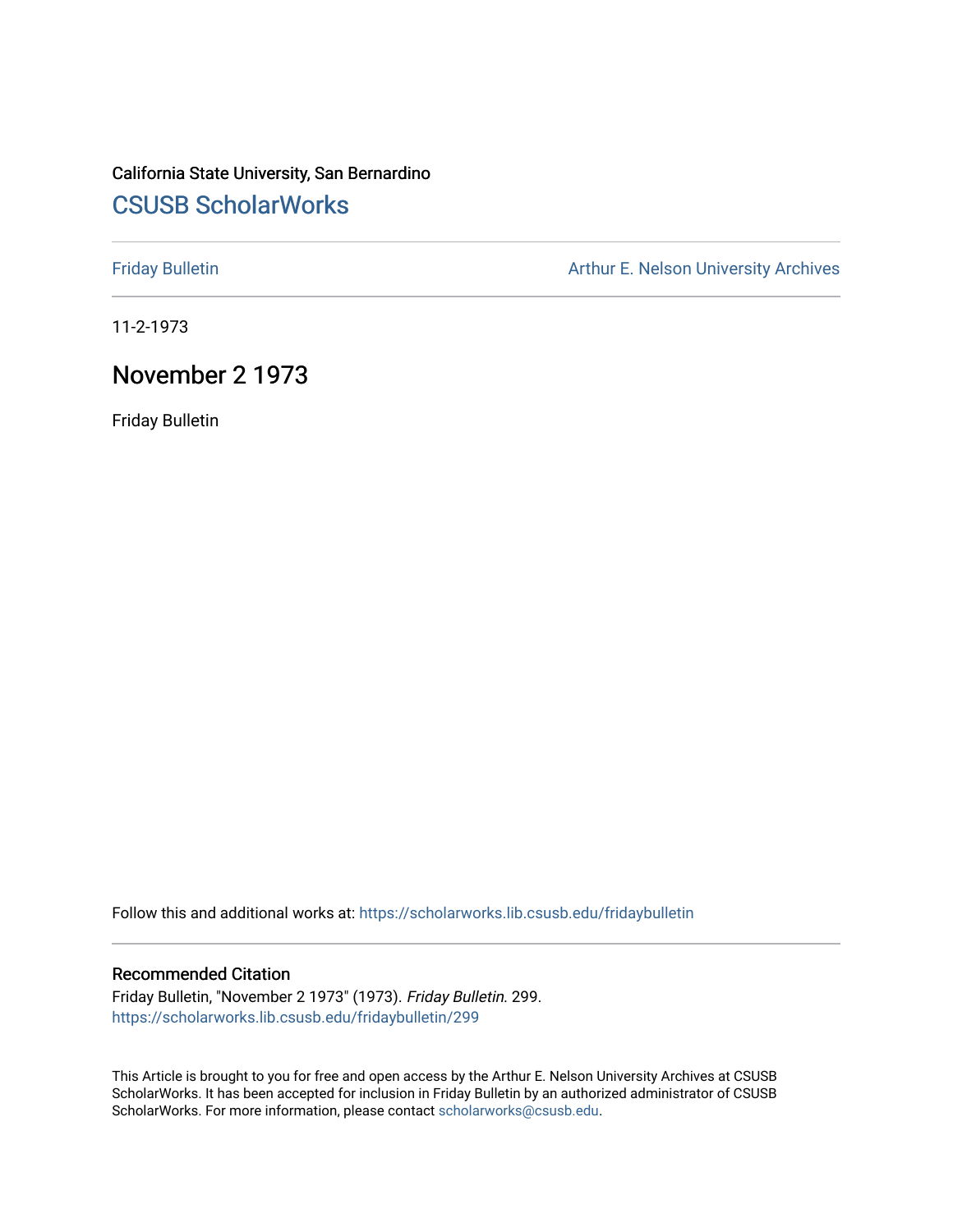# **CALIFORNIA STATE COLLEGE. SAN BERNARDINO**

November *2,* 1973



**Due to the exceptionally heavy work load in the Duplicating Center and the College Relations Office occasioned by the College's**  High School Career Day, this week's **Bulletin is limited to notices and special events.** 

The new service center for late afternoon and evening students is now open in LC-226, Staffed from 4:30 to 9:15 p.m., Monday through Thursday, the center handles registration, fee payment, special petitions and general information. Evening appointments may be arranged with Kent Schofield, Assoc. Dean of Academic Planning, through the center.



The night line for the center, 887-6317, will be connected to Ext. 582 in LC-226 after 5 p.m., Monday through Thursday. For on-campus calls after 5 p.m., dial Ext. 213. On Fridays the night line will be connected to Ext. 208.

The Information Center at Admissions and Records will maintain regular daytime hours (8-5 Monday through Friday) but will remain open only two evenings a week, Tuesday and Wednesday, until 7:30 p.m.



*FlickerJ* **old** Time Greats: "Love Pangs," "The Fatal Glass of Beer," "Have Badge Will Chase," "Music Box," and "Kids Will Be Kids." PS-10, 8 p.m. Free. *\* \* \** 

Nearly 900 high school seniors from about 35 schools turned out for the College's career Planning Day yesterday. The visitors participated in presentations by the Schools of Humanities, Social Sciences, Natural Sciences and Education; visited classes and participated in discussion of careers with members of the outside community, alumni and students of the College.

**P** sentati<br>
in the<br>
be prin<br>
will an A goal of \$5,500 has been announced for the College for this year's Arrowhead United Fund campaign, now underway. Departmental representatives will contact individuals to encourage their participation in the Community Fund Drive. A complete listing of volunteers will be printed in next week's Bulletin. Richard Bennecke, Chairman, will answer questions regarding donations for the fund.

See "It's Happening for a full schedule of next week's events.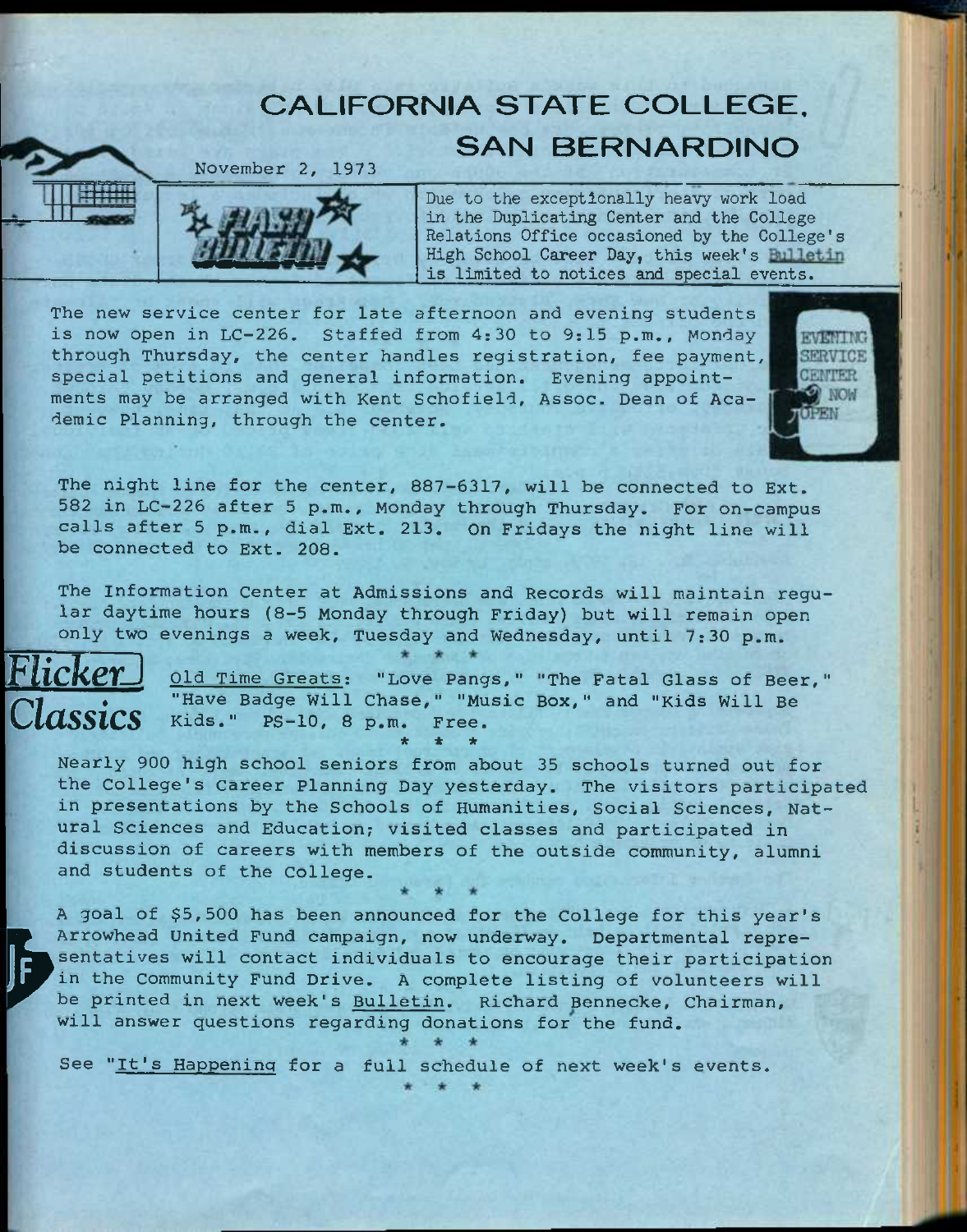Attached to this week's Bulletin is a play bill for two comedies by Moliere, "Versailles Impromptu" and "The Physican in Spite of Himself." Tickets are now on sale in the Music/Drama Office for \$1 for faculty, students and staff. The plays are being presented in commemoration of the 300th anniversary of Moliere's death as part of a tricentenary celebration which includes a lecture, reception, and dinner, to be held November 10 at 4 p.m.

The lecture will be given by Dr. Thomas Braga, former CSCSB faculty member, now assistant professor of French at the State University of New York, Plattsburgh. Dr. Braga will speak on "Alceste and the Critics,"

**\* \* \*** 



The Cafeteria management has been compelled, due to lack of demand, to discontinue the grill service from 6 to 7 p.m., Monday through Thursday, effective Thursday, November 8. At that time, however, the Cafeteria will start to sell food items priced on an individual basis or offer a complete meal at a price of \$2.10 during the dinner hours from 5 to 6 p.m.

*Staff <i>EMPLOYMENT* 

Cler. Asst. lA - Work in the Office of Campus Police. Perform cler. duties as required by various functions of the Parking Program. Req.: 1 yr. paid cler, exp. Type 50 wpm; 30 hrs/wk., evenings; temp.; \$2.80 per/hr. Available Nov. 19, 1973, apply by Nov. 9, 1973.

<sup>+</sup><br>Cler. Asst. IIB - To do cler. and secretarial work for the Foreign Lang. Dept.: type manuscripts, class material exams for faculty and dept. chairman, prepare routine correspondence, etc. Qualif: type-50 wpm; shorthand 80 wpm; 1 yr. cler. or related pd. exp.; knowledge of languages desirable. Part time; salary-. \$287.50/mo.; avail, Nov. 5, 1973; apply by Nov. 1, 1973.

**+**  Supervising Campus Peace Officer I - Supervises work of small group of Campus Peace Officers on shift; provide protection to college personnel, buildings, etc; assists in development of procedures; resp. for transmitting and interpreting such procedures to members of College community. Req: At least 3 yrs. exp. with public law enforcement agency as law enforcement officer; BA in Criminal Justice, Soc. or other related field; P.O.S.T. Inter, or Advanced Certif. Salary: \$960-1166/mo. Appt. based on P.O.S.T. lateral transfer policies or by examination.

**+**  For further information contact the Personnel Office.  $*$   $*$   $*$ 



featuring video tapes of Gov. Ronald Reagan and Speaker Bob Moretti will be held in  $LC-500$  at noon next Monday and Tuesday (Nov. 5, 6). Both sides of the issue will be argued and free literature will be available on both sides of the proposition.



**\* \* \***  Mr. and Mrs. Richard Bennecke (Activities) welcomed their second son, Brian Richard, who weighed 8 lbs., born October 29.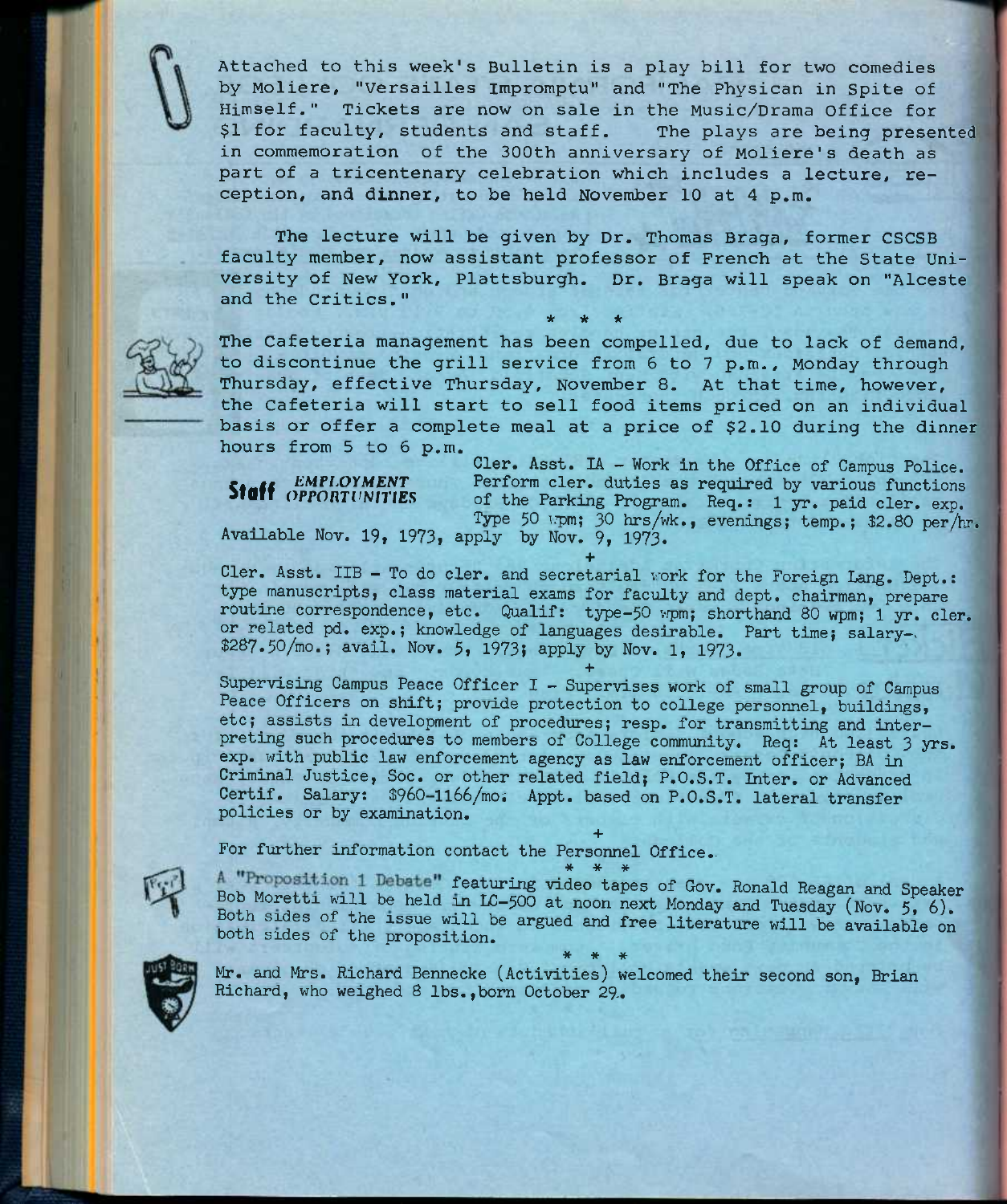

when.

**what. . .** 

**where.** 

 $\overline{50}$   $\overline{500}$ 

 $\frac{\text{FRIDAY}}{\text{8:00 cm}}$  Films: 8:00 pm Films: Old Time Greats; "Love Pangs", "The Fatal Glass of Beer," "Have Badge Will Chase", "Music Box", "Kids Will Be Kids". PS-IO SATURDAY, November 3 All Day Biology Club Rummage Sale-10:00 am Psych. 390 Workshop 10:00 pm Serrano Village Party MONDAY, November 5 3:00 pm 12 Noon TUESDAY, November 6 A.S.B, Senate Meeting Debate, and film of Reagan & Moretti, on Prop. 1 12 Noon 12 Noon 12 Noon 12 Noon 12 Noon WEDNESDAY, November 7 Day Care Meeting Christian Life Club meeting Business Management Club Meeting International Club Meeting Debate, and film of Reagan & Moretti, on Prop. 1  $8:00$  am  $8:00$  am Alpha Kappa Psi Meeting Tax Conference 5th & E Sts. LC-500 CO-104. SS-1A3 LC-500 Upper Commons LC-215 LC-206  $LC - 42$ LC-500 TC-206 CO-104

12 00 Noon 12:00 Noon 12:00 Noon 12:00 Noon 3:00 pm 7:00 pm Speaker: Herman Sillias Candidate for Sec. of State Assoc. of Psych Students Meeting Art Students Society Meeting French Club Meeting A.S.B. Executive Meeting Student/Teacher Recognition Dinner  $LC-500$ PS-22A LC-211 LC-206 SS-1A3 CO-205

# THURSDAY, November 8

| 8:00 am   | San Bernardino/ Riverside Counties Social<br>Studies Conference | $LC-500$       |
|-----------|-----------------------------------------------------------------|----------------|
| 8:00      | Orange Belt Curriculum Assoc. Breakfast                         | $CO-10$ $AB$   |
| 12 Noon   | Sociology Club Meeting                                          | $LC-500$       |
| $4:00$ pm | Inland Speech & Hearing Assoc. Conference                       | $LC-500$       |
| $8:15$ pm | Plays: "The Versailles Impromptu" & "The                        | Little Theater |
|           | Physician In Spite of Himself"                                  |                |

| FRIDAY, November 9 |                                          |                |
|--------------------|------------------------------------------|----------------|
| $8:00$ pm          | Film: "Raisin In The Sun"                | $PS-10$        |
| $8:15 \text{ pm}$  | Plays: "The Versailles Impromptu" & "The | Little Theater |
|                    | Physician In Spite of Himself"           |                |